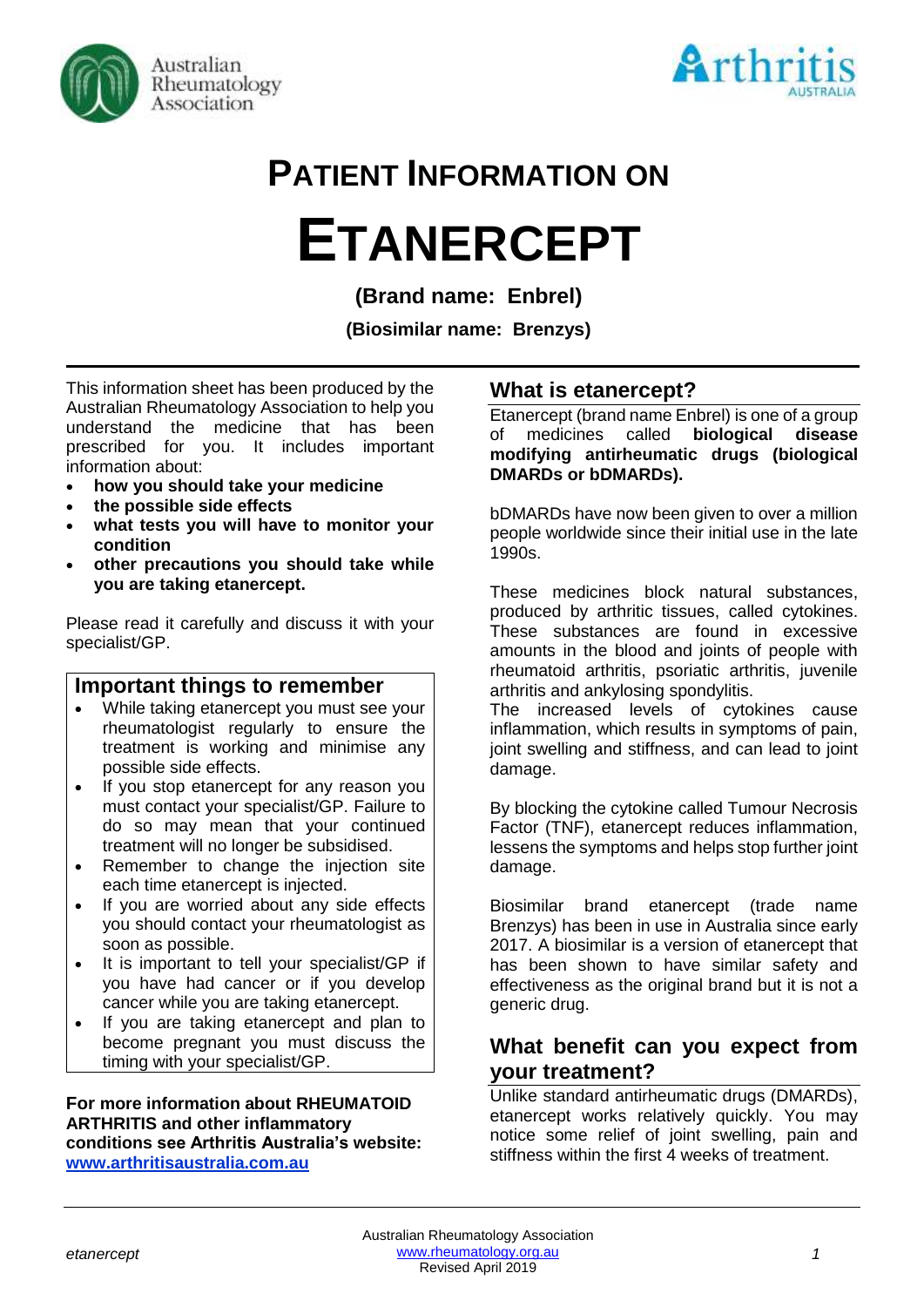# **Stopping etanercept**

If you stop etanercept treatment for more than a few weeks there is a risk that your condition may worsen. Continue with your treatment unless advised by your specialist/GP or unless side effects develop (see *Side effects*).

If you stop etanercept for any reason you **must** contact your specialist/GP. Failure to do so may mean that your continued treatment may no longer be subsidised.

# **Brands of etanercept**

You should not switch between different brands of etanercept unless advised to do so by your specialist. Make sure you are given the same brand each time. If you need to change brands, your specialist will advise you to and will monitor for side effects like when you first started treatment.

# **How will your condition be monitored?**

In view of the current prescribing restrictions for all bDMARDs:

- Etanercept will only be given if your disease is active and if standard treatments have been unsuccessful.
- It will not be continued unless it helps your condition. This will be assessed at least 12 weeks after the start of treatment.
- Blood tests will be required during your treatment to monitor your condition and to determine the effectiveness of treatment.
- The frequency of blood tests will depend on what other medicines you are taking and what other illnesses you might have. Your rheumatologist will determine the frequency of tests required.

# **How is etanercept taken?**

Etanercept is injected under the skin of the abdomen or thigh.

It can be injected by your specialist/GP, nurse, carer or by you. If injecting yourself be sure to follow the detailed instructions carefully to ensure the best response. It is particularly important to change the injection site each time.

# *What is the dosage?*

The usual dose for adults with arthritis is 50mg once a week. In children the dose is usually less and may be given twice a week.

#### *Can other medicines be taken with etanercept?*

Etanercept may be used with other arthritis medicines including:

- other DMARDs such as methotrexate
- steroid medicines such as prednisolone or cortisone injections into the joint
- anti-inflammatory medicines (NSAIDs) such as naproxen (Naprosyn) or ibuprofen (Brufen, Nurofen)
- simple pain medicines such as paracetamol.

Etanercept should not be used with other bDMARDs.

There are separate information sheets for the medicines mentioned above.

# **Are there any side effects?**

You might experience side effects with your treatment. Contact your specialist/GP if you are concerned about possible side effects. Many side effects disappear when etanercept treatment is stopped.

#### *Most common possible side effects*

- *Mild pain, swelling or itching* at the site of the injection are very common (up to 20% of patients) but can be reduced by applying ice and antihistamine/steroid creams to the injection site.
- *Headaches, cough and stomach and bowel discomfort* may also occur.
- As etanercept affects the immune system. *mild infections*, particularly of the upper respiratory tract (e.g. colds, sinusitis) may occur more frequently than usual. Treatment with etanercept may need to be temporarily stopped, so contact your specialist/GP for advice.

#### *Less common or rare possible side effects*

- *Serious infections* such as tuberculosis (TB) are seen rarely, and screening for TB is needed before treatment begins (see *Precautions*).
- Rarely etanercept may cause an *allergic reaction* with itchy, red skin or a rash or a feeling of tightness in the chest and difficulty breathing.
- Side effects involving the nerves, such as *inflammation of the nerve to the eye*, may also occur very rarely, causing changes in vision or sensation.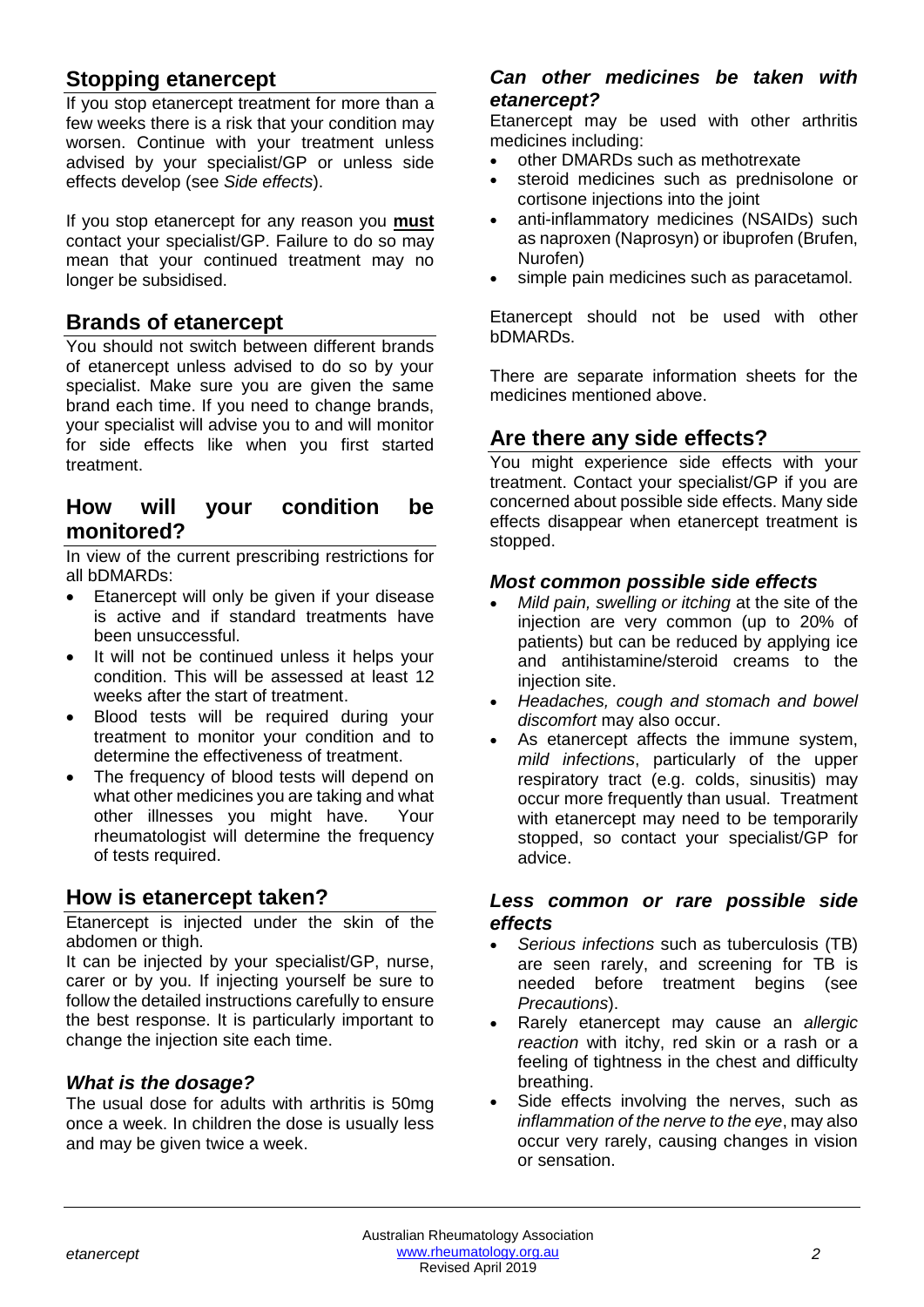- Very rarely '*drug-induced lupus'* has occurred with symptoms of rash, fever and increased joint pain.
- It is still unclear from research if there is an increased risk of cancer due to etanercept treatment (see *Precautions*).

# **What precautions are necessary?**

#### *Infections*

- If you have an active infection of any kind treatment with etanercept will not be given until the infection is treated successfully.
- Etanercept will not be given if you have active untreated tuberculosis (TB) or HIV (AIDS) infection as it is likely to make these conditions worse.
- If you have latent (inactive) TB preventative anti-TB treatment will be started at least 4 weeks before etanercept. The anti-TB treatment will usually need to be taken for 9 months.
- Hepatitis B or C infection may not necessarily exclude treatment.
- Because of the risks associated with infection the following tests may be conducted before commencing treatment with etanercept:
	- − blood tests for hepatitis B and C
	- − chest x-ray and two step Tuberculin Skin Test (Mantoux) or QuantiFERON blood test for tuberculosis (TB)
	- HIV tests are required for those who are at risk of this infection.

# *Precautions with other diseases*

- People with multiple sclerosis should not be treated with etanercept due to the possible effects on the nerves.
- People with moderate to severe heart failure may not be treated with etanercept as the medicine can make heart failure worse.
- People with systemic lupus erythematosus (lupus/SLE) are not usually given etanercept but each case will be assessed individually.

# *Use with other medicines*

- Etanercept can interact with other medicines. You should tell your specialist/GP (including your general practitioner, rheumatologist and others) about all medicines you are taking or plan to take. This includes over the counter or herbal/naturopathic medicines.
- You should also mention your treatment when you see other health professionals.
- Etanercept does not increase the risk of side effects from low dose aspirin (taken for prevention of heart attack and strokes).
- The simple pain reliever paracetamol and combined pain medicines such as Panadeine and Panadeine Forte can be used while you are receiving etanercept treatment provided you take them as directed.

#### *Vaccines*

- If you are on etanercept it is recommended you should not be immunised with 'live' vaccines such as MMR (measles, mumps and rubella), OPV (oral polio virus), BCG (Bacillus Calmette-Guerin), Zostavax (herpes Zoster) or yellow fever. Talk with your rheumatologist before receiving any vaccines.
- Pneumovax and the combined yearly seasonal flu /swine flu vaccinations are safe and recommended to reduce your risk of those infections.

# *Surgery*

If you require surgery for any reason, treatment with etanercept may be stopped before surgery. It will be restarted again after the operation at a time determined by your surgeon and rheumatologist. Treatment will be restarted once the wound is healed and if there is no infection present.

# *Cancer risk*

- Lymphoma, a cancer of lymph glands, is found more commonly in patients with severe active rheumatoid arthritis than in the general population. Studies are in progress to see if treatment with etanercept changes this. To date there is no evidence to suggest that this medicine increases lymphoma.
- If cancer has been previously treated and cured it is unclear whether a TNF-bDMARD such as etanercept can be used safely. Mounting data suggests it is probably safe though, it is recommended to speak with your Rheumatologist about this.
- For general cancer prevention stopping smoking and taking skin cancer prevention measures are recommended. It is important to use sunscreen and avoid prolonged sun exposure. A yearly skin check is recommended.
- Talk to your specialist/GP if you have any concerns about issues relating to cancer risk.